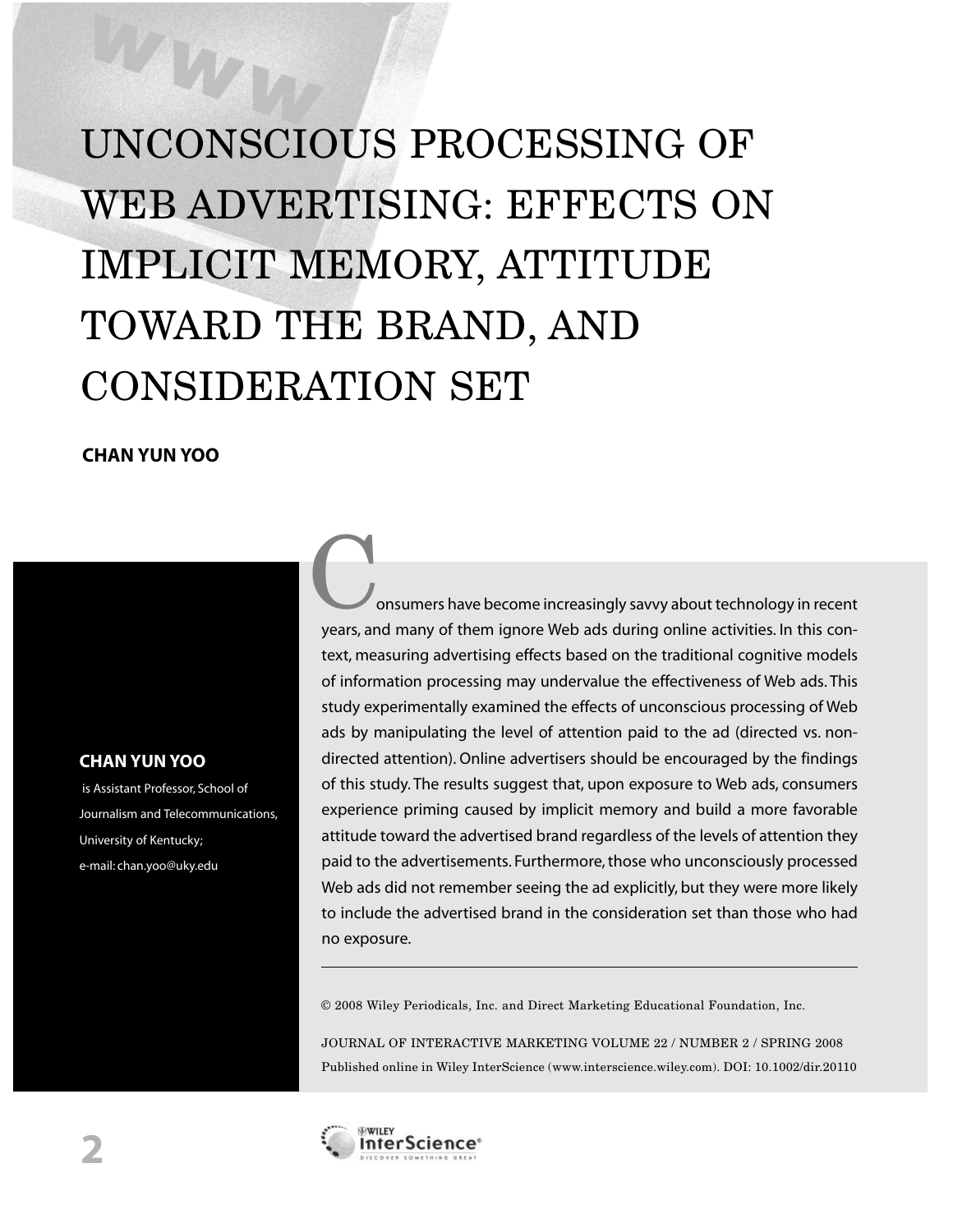Since the unveiling of Vance Packard's 1957 book, *The Hidden Persuader*, which exposed what it claimed was the use of subliminal advertising tactics by marketers, little interest has been paid to the unconscious processing of advertising. Analyses of advertising effects have been dominated by cognitive models of information processing, in which ad processing is equated mainly with conscious thought processes. Prior Web advertising research is no exception. Most researchers investigating the effectiveness of Web ads have assumed that ads are processed at a conscious level and have employed explicit measures (e.g., recall, recognition, click-throughs).

As the Web evolved as a mainstream commercial medium, ad revenues have increased continuously, reaching \$16.9 billion in 2006, more than a 35% increase from 2005 revenues (PriceWaterhouseCooper, 2007). Accordingly, Web ads have received a substantial amount of scholarly attention. Early studies sought to identify the idiosyncratic properties of Web ads and attempted to profile online users and their behavioral responses (e.g., Eighmey, 1997; Hoffman & Novak, 1996). Later studies examined how ad characteristics (e.g., size, color, complexity, modality, and type) and consumers' online behavior (e.g., number of exposures, duration, and interactivity) affected consumers' responses toward Web ads (Briggs & Hollis, 1997; Cho, 2003; Yoo & Kim, 2005).

One distinctive advantage of Web ads is their potential to elicit direct behavioral responses from consumers, and the effectiveness of Web ads traditionally has been measured by direct response metrics such as click-through or conversion rates (Hoffman & Novak, 1996). From this point of view, Web ads are similar to direct mail that entices consumers to open the envelope, browse, and take action (Briggs & Hollis, 1997). Industry click-through rates, however, have declined continuously over the years and have been reported to be somewhere below 1%. In this context, some scholars have criticized focusing only on direct response metrics and have proposed using consumers' psychological responses (e.g., memory, attitude, and preference) as alternative measures (Schlosser, Shavitt, & Kanfer, 1999). In this study, consumers' memory, attitude, and consideration set (i.e., choice preference) were used as the measures for Web ad effectiveness, instead of mere click-through rates.

In the model of how online ads work, Shankar and Hollinger (2007) argued that only a small fraction of consumers who are exposed to a Web ad remember ad content, including the brand, and interact with the ad. More specifically, Drèze and Hussherr (2003) reported that more than half of online users may not pay attention to Web ads. Given that a number of consumers ignore or avoid Web ads during their online activities, traditional cognitive models of ad processing would not be appropriate to examine the effects of ignored or avoided Web ads. If consumers do not look at a Web ad, they cannot consciously process, remember, and click through it. Because of these unintended trends associated with Web ads, understanding the potential effects of Web ads that do not receive full attention from consumers is necessary. This study develops theoretical explanations of unconscious processing of Web ads led by non-directed attention and examines the effects of unconscious processing on memory, attitude, and consideration set formation.

#### **UNCONSCIOUS PROCESSING OF WEB ADVERTISING**

Although it might be surprising, the ability of the human cognitive system to acquire information unconsciously is a general assumption of almost all contemporary psychology (Lewicki, Hill, & Czyzewska, 1992). The term *unconsciousness* is generally regarded as "unawareness of stimuli or their effects during a task" (Krishnan & Trappey, 1999). Unconscious processing is thought to be "fast, involuntary, automatic, not subject to capacity limitations, and always triggered by response to a certain cognitive input" (Velmans, 1991). Research on unconscious processing, inspired by studies on implicit learning and implicit memory, demonstrated that visual stimuli, audio stimuli, or both can undergo unconscious processing (Treisman, 1980). Both visual and audio stimuli are included in many Web ads, and it is expected that Web ads also can be processed at an unconscious level.

Attention is closely related to unconscious processing. Consumers' attention is assumed to be selective, and selective attention is necessary due to the capacity limitations of the cognitive system (Johnston &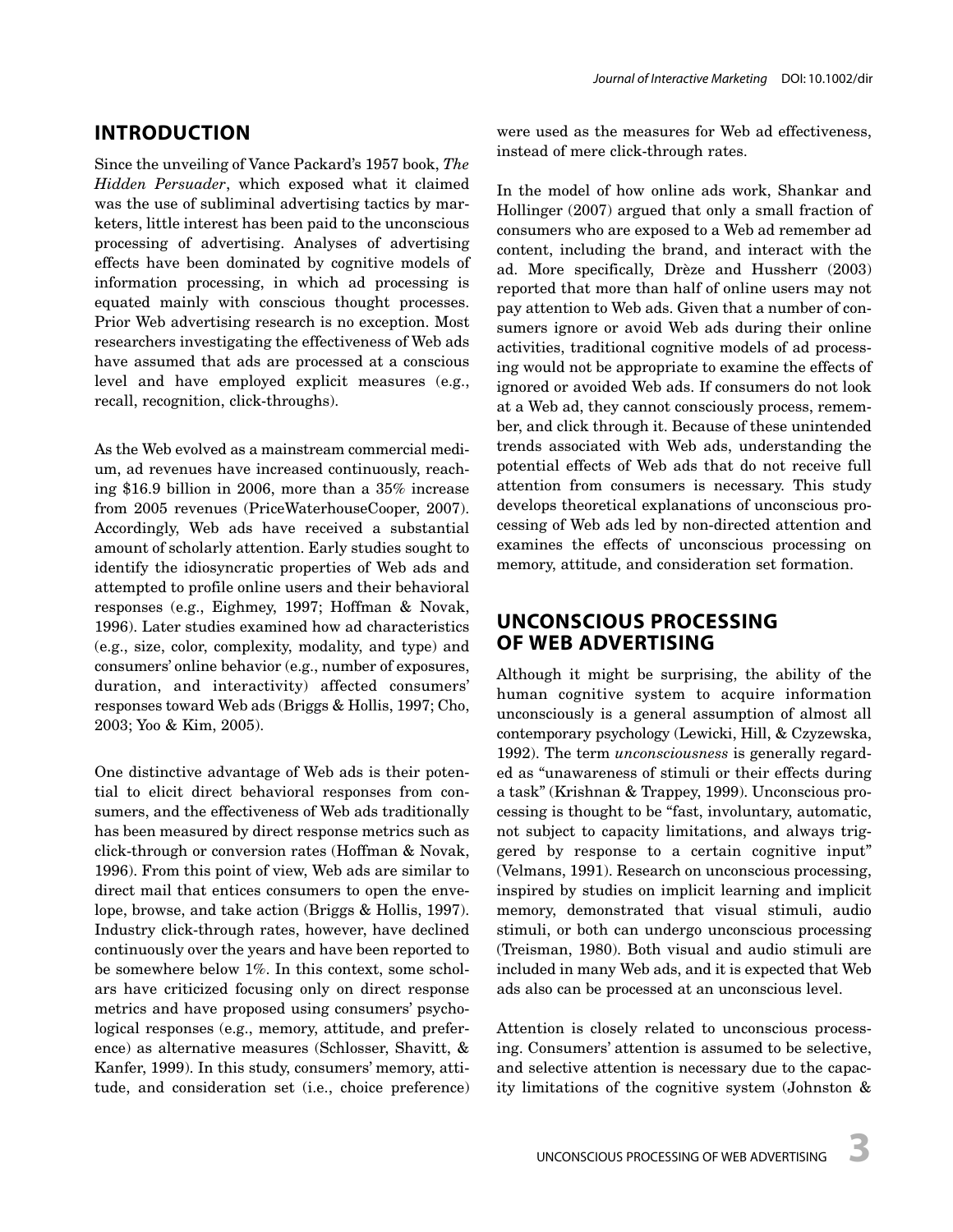



A Conceptual Framework

Dark, 1986). Compared to traditional media, the Web is believed to be a more goal- and task-oriented medium (Eighmey, 1997) that is used to satisfy consumers' needs and wants (e.g., information, entertainment, and socialization). Most consumers are preoccupied by their primary tasks (e.g., searching for information, watching video clips, and chatting with friends online) when visiting the Web, and their attention is focused on relevant stimuli on the Web page. Therefore, many, if not most, Web advertisements go unnoticed (Shankar & Hollinger, 2007). Nevertheless, as the characteristics of unconscious processing suggest, consumers initially experience unconscious processing of Web ads when they visit and scan the Web pages where advertisements are embedded. Web ads that draw attention enter the conscious processing stage, whereas ignored or avoided Web ads are processed only at an unconscious level. Figure 1 summarizes the conceptual framework. Accordingly, the level of attention paid to Web ads (directed vs. nondirected attention) was manipulated to engender different Web ad processing conditions (conscious vs. unconscious processing) in the study.

#### **IMPLICIT MEMORY AND PRIMING EFFECT**

Shapiro and MacInnis (1992) suggested that the existence of unconscious processing can be indicated by two measures: (1) no evidence for recognition of target stimuli, and (2) evidence of priming effect, which

is regarded as an implicit memory process (Srinivas, 1993). They indicated that unconscious processing would result in priming effects induced by implicit memory without the consumer consciously recognizing the source from which it originated. To better understand the mechanism of unconscious processing, two major constructs—implicit memory and priming—were reviewed.

#### *Implicit Memory*

Advertising and marketing researchers have long realized the important role of memory, especially in brand consideration, and they have dedicated substantial effort toward measuring consumer memory. Various memory frameworks have been developed. Among them, the explicit-implicit memory framework is based on the nature of instruction and the task required of the respondent. Explicit memory is characterized by conscious recollection of the encoding episode (i.e., ad exposure) and intentional attempts to access the information that was presented, while implicit memory is defined as the non-intentional, unconscious retrieval of previous information (Duke & Carlson, 1994). In advertising studies, recall and recognition are typical examples of explicit memory tests because respondents are instructed to think back to past ad exposures and remember target information (Richardson-Klavehn & Bjork, 1988). On the other hand, other researchers (e.g., Krishnan & Chakravarti, 1999; Shapiro, 1999) also have used implicit memory tests. A typical example of implicit memory tests is a word completion test in which respondents are initially exposed to a set of target words (such as *FINESS*) and are later given a set of word stems or fragments (e.g.,  $FIN_{---}$ ) to complete without reference to the prior exposure episode.

One of the key characteristics of implicit memory is that performance is not affected by variations in the level or type of processing. Jacoby & Dallas (1981), for example, assessed implicit and explicit memory performance following a study task that required elaborative or non-elaborative processing of 60 words. They found that yes/no recognition of those words (i.e., explicit memory) was higher following elaborative study tasks than non-elaborative tasks, whereas perceptual identification performance, the ability to identify a word presented for a very short time (i.e., implicit memory), was unaffected by task manipulation.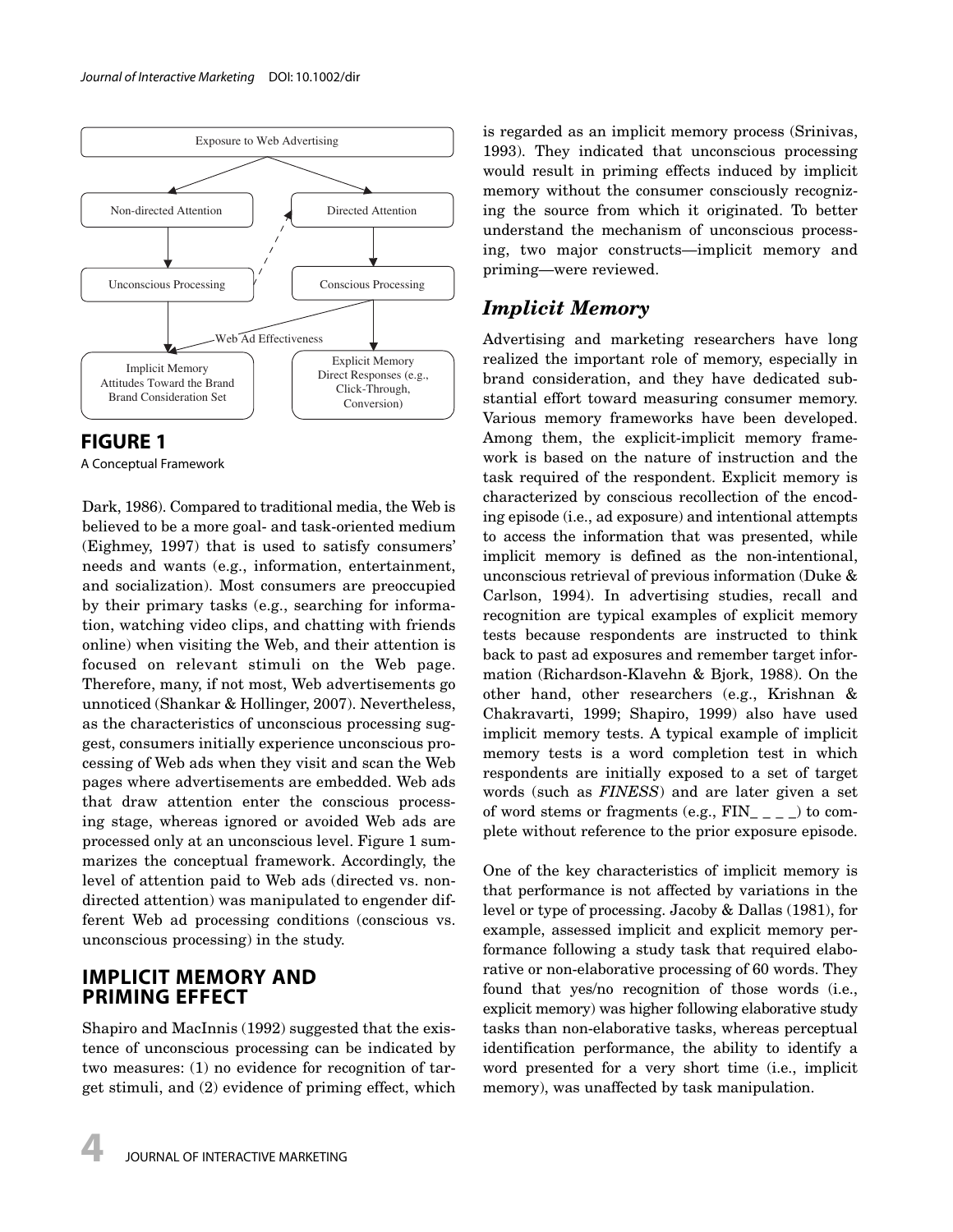There are three alternative theoretical explanations of such disassociations among implicit and explicit memory performance. One explanation, the activation account, holds that implicit memory performance rests on concepts that are activated temporarily in memory due to the prior exposure. Activation is assumed to occur automatically, independent of the elaborative processing (Schacter, 1987). In contrast, the processing account focuses on the differential retrieval process demands of explicit and implicit memory tests. Disassociations occur because explicit memory tests draw primarily on respondent-initiated prior elaborations of the concepts in memory, while implicit memory tests mainly use information in the test materials (Roediger, 1990). The multiple memory system account attributes explicit and implicit memory differences to different memory systems. Explicit memory processes involve conscious recollection and are seen as stemming from a declarative or episodic system, while implicit memory processes are ascribed to a procedural or semantic system and can show learning facilitation or preference change without conscious awareness (Tulving, Schacter, & Stark, 1982).

Despite different theoretical explanations, prior studies have demonstrated consistently that implicit memory is unaffected by experimental variables (e.g., type of processing and level of attention), and that performance on implicit tests is often statistically independent of performance on explicit tests (Schacter, 1987). If implicit memory stays constant while explicit memory is affected by the different level of attention paid to Web ads (i.e., directed vs. non-directed attention), it would demonstrate that the effectiveness of implicit memory tests is not dependent on the level of attention. Thus, the importance of understanding implicit memory in the paradigm of unconscious processing would be underscored.

#### *Priming*

The majority of implicit memory research has been concerned with the phenomenon of priming, which is the facilitation in processing a stimulus as a function of a recent exposure to the stimulus. Priming is "an unconscious form of human memory" (Tulving & Schacter, 1990), which is conceived of as either the activation or the establishment of implicit memory by a primed stimulus (e.g., Web ads) that corresponds in some way to the test stimulus (e.g., word-completion tests). In principle, priming can occur at any level, ranging from low-level sensory analysis to high-level semantic analysis (Johnston & Dark, 1986). The typical priming experiment consists of two stages. First, the subject is presented with a stimulus object (target). Second, the subject is given reduced perceptual information about the object (e.g., word stems) and asked to name or categorize it (Tulving & Schacter, 1990). Priming is said to be demonstrated if the probability of identifying the previously encountered targets is increased in comparison with similar measures for distractor items. In the word completion paradigm, priming is shown by an increased tendency to complete the fragments with words exposed on a prior episode.

Although priming effects have been observed in a number of experiments, the question of whether such effects by implicit memory will be exhibited when consumers do not pay attention to Web ads still is unexamined. Consistent with previous studies, it is hypothesized that exposure to Web ads will prime the brand depicted within the ad as well as the semantic information and thus create an implicit memory for the brand and the words appearing in the ad, even though an individual's recognition (i.e., explicit memory) of the ad will be at levels no greater than had they not been exposed to the ad at all.

Based on the above discussion, the following hypotheses are suggested:

- **H1a:** Implicit memory performance will be greater in the non-directed attention condition vs. the no-adexposure condition, whereas explicit memory performance will not differ between these two conditions.
- **H1b:** Explicit memory performance will be greater in the directed vs. non-directed attention condition, whereas implicit memory performance will not differ between these two conditions.

Furthermore, it is necessary to demonstrate the extent to which conscious processing and unconscious processing generate the same pattern of results as that of memory measures. This is of great importance to support a claim that online users who pay attention to Web ads would be affected mainly by conscious processing of ad information, whereas those who pay no or minimal attention to Web ads would be affected by unconsciously or unintentionally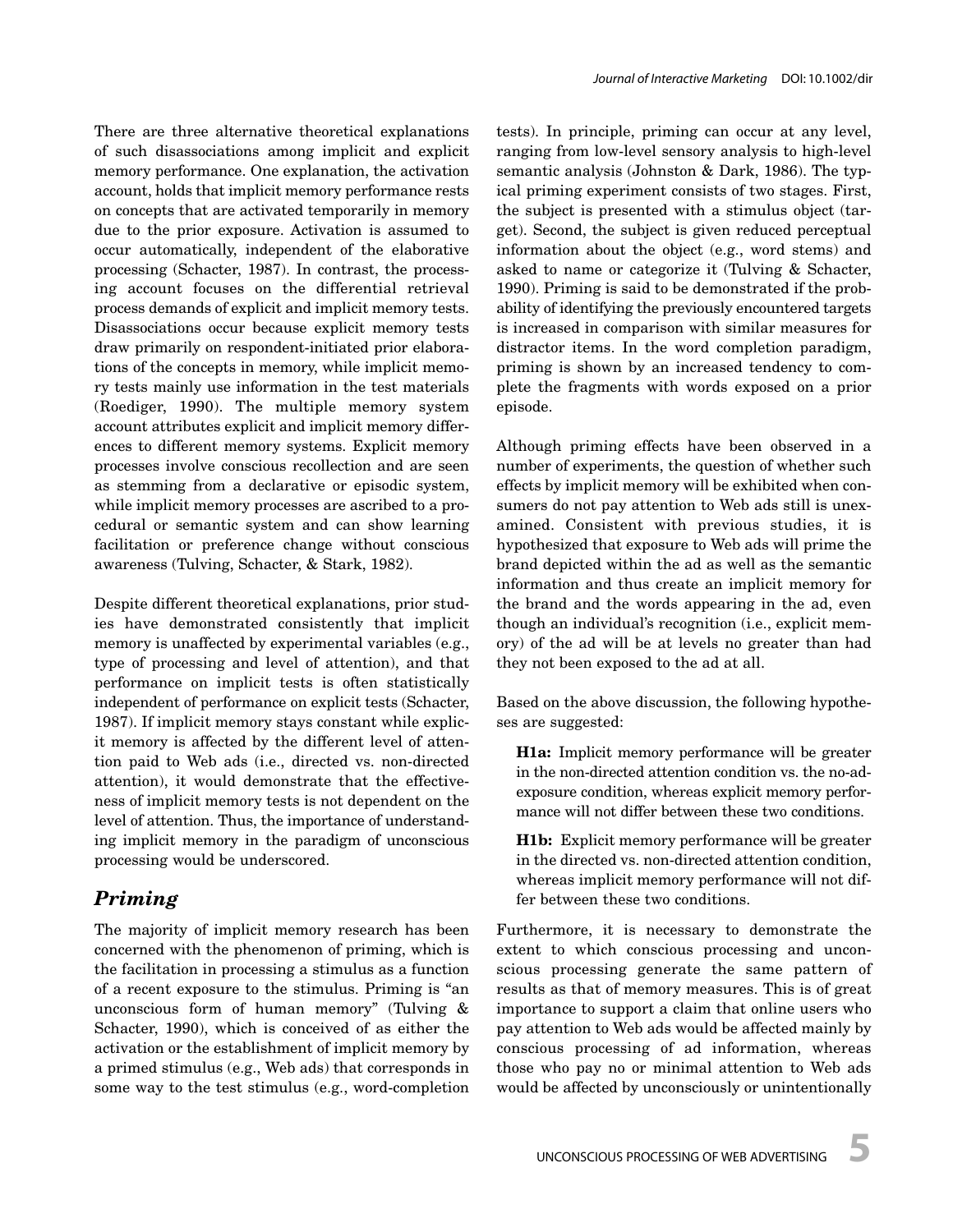acquired ad information. Thus, the following hypotheses are suggested:

**H2a:** Subjects in the directed attention condition will show greater conscious processing than those in the non-directed attention condition.

**H2b:** Subjects in the non-directed attention condition will show greater unconscious processing than conscious processing.

#### **MERE EXPOSURE AND AFFECTIVE RESPONSE**

There is considerable evidence that unconscious processing results in the formation of affective responses (Kunst-Wilson & Zajonc, 1980; Lewicki, Hill, & Czyzewska, 1992). Mere exposure effects, which explain the increase in positive affect that results from the repeated presentation of previously unfamiliar stimuli, have been replicated and extended successfully in instances when subjects are not consciously aware of the stimuli to which they have been exposed. For example, Kunst-Wilson and Zajonc (1980) presented subjects with 10 irregular polygons five times each using a tachistoscope. In the forcedchoice recognition test, subjects could not differentiate the shapes they had seen from a comparable set of distractors; on an affective preference test, the subjects preferred stimuli shown previously to those not seen before. These findings suggest that subjects can discriminate targets from distractors by affect without recognition, and that mere exposure to a stimulus builds familiarity and liking (affect) towards that stimulus at an unconscious level. Thus, mere exposure effects do not require conscious recognition of previously having seen the stimuli. This is important because it demonstrates that unconscious effects of mere exposure are distinct from the conscious inferences that consumers may make about the familiarity created by advertising exposure. This phenomenon was explained by "uncertainty reduction," which asserts that cognitive elaboration during encoding reduces uncertainty, resulting in greater familiarity with, and hence greater positive evaluation of, the stimulus.

A large body of research studies in mere exposure effect suggests that repetition plays a key role in the development of affect for stimuli (e.g., Baker, 1999; Kunst-Wilson & Zajonc, 1980). Some research studies, however, indicate that implicit learning without conscious attention can occur in a single exposure and is quite durable over time—even for novel stimuli (DeSchepper & Treisman, 1996). In the Web environment, Briggs and Hollis (1997) demonstrated that a single exposure to a banner ad enhanced brand attitude, but they failed to provide theoretical explanations for this important finding. If attitude toward the brand  $(A_h)$  is affected in the manner suggested by the mere exposure effect, consumers' unconscious processing of Web ads may be attributed mainly to the positive effect of ad exposure on  $A<sub>b</sub>$ , especially when consumers do not pay attention to Web ads. Thus, it is expected that unconscious processing will lead to more favorable evaluations of the brand than no exposure to Web ads.

**H3:** Attitudes toward the brand will be more favorable in the non-directed attention condition vs. the no-ad-exposure condition.

#### **BRAND CONSIDERATION SET**

The concept of consideration set fits well with both theory and practice in consumer behavior. Consumers tend to employ a decision process that can be represented by "a phased decision rule" when involving many choice alternatives (Roberts & Lattin, 1991). For example, consumers may simplify the purchase decision-making process by filtering available alternatives and then performing detailed analysis of the reduced number of alternatives. In this phased decision-making process, the term *consideration set* refers to the subset of all available brands brought to a consumer's mind on a particular choice occasion (Shocker et al., 1991). Consideration set defines the pool of brands from which the eventual choice is made. Therefore, accurate identification of the consideration set is essential to the practical success of the decision-making model.

If Web advertising triggers the brand name after unconscious processing and the brand name is included in a consideration set, it is expected that consumers are more likely to respond to the same ad and to visit sponsored Web pages on a later occasion. Because inclusion of a brand name in a consideration set is a necessary condition for choice, the measure of subjects' consideration set would provide useful insight into how Web advertising plays a role in brand choice decisions.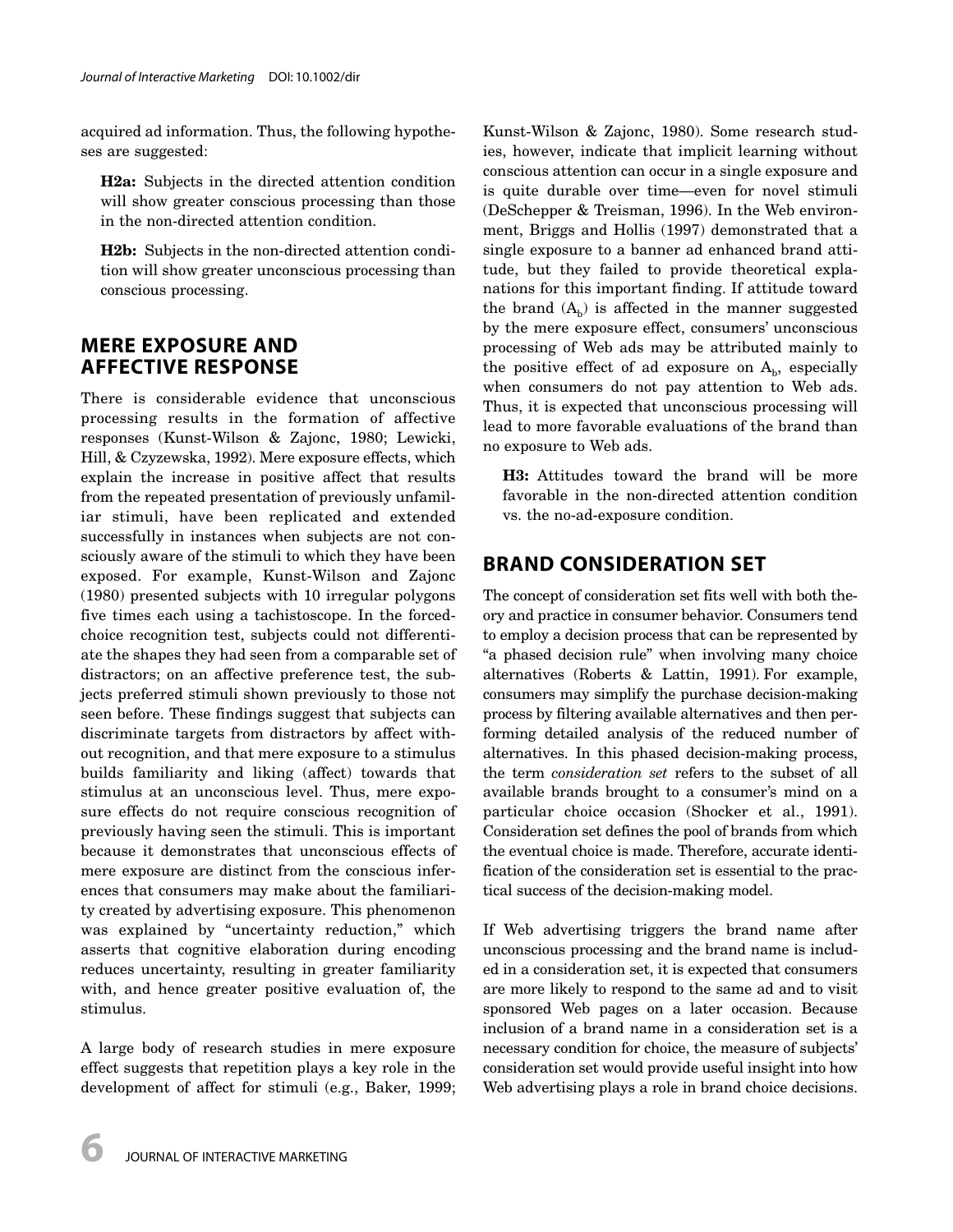Brand choice decisions may be made in a memorybased situation, in a stimulus-based situation, or both. In a memory-based situation, the consumer chooses a brand from a product category based on information retrieved from memory. A brand that is highly accessible in memory, and thus comes to mind easily, has a greater chance of being considered and selected than a less accessible brand. Nedungadi (1990) demonstrated that an increase in brand accessibility through exposures results in a greater probability of choice without changing brand preference. Thus, Web ad exposures that lead to greater explicit memory will enhance brand accessibility, and in turn they should benefit memory-based brand choice.

Unconscious processing led by non-directed attention, however, would produce limited or no explicit memories of the exposed ad information, and consumers may not be able to retrieve target brand names from explicit memories. Accordingly, unconscious processing of Web ads would not benefit memory-based brand choice; but in the absence of preferred brands that are accessible in memory or available in the environment, a salient brand name that is more readily recognizable among its competitors was more likely to be chosen. Under these circumstances, enhanced perceptual and/or conceptual fluency by unconscious processing of Web ads would benefit a stimulus-based brand choice.

Prior research (Janiszewski, 1993) suggests that incidental ad exposure allows ad information to be perceived more easily in a later choice situation due to a feature analysis (i.e., perceptual fluency), and consequently, such information is perceived to be more familiar and to be evaluated more favorably. Similarly, Shapiro (1999) found the likelihood that an advertised product would be included in the consideration set is greater in the preattentive processing condition than in the control group. Based on the discussion, the following hypothesis is suggested:

**H4:** The likelihood of including the advertised brand in the consideration set will be greater in the non-directed attention condition than in the no-adexposure condition.

#### **METHODS**

An experiment was designed to test the hypotheses. The following sections describe experimental procedures and present results from the experiment. Prior to the main experiment, three Web banner ads and three Web pages were developed for the main study, and a word stem completion test was developed to assess implicit memory.

#### *Stimuli Development*

Based on a pretest administered to 28 undergraduate students (male  $= 11$ , female  $= 17$ ), the product category of DVD movies was selected for developing this study's test ads. This product category successfully demonstrated a strong appearance in Web advertising and is appropriate for use as a stimulus for the population of available subjects.

One test banner ad and two filler banner ads (see Appendix) were developed by a professional graphic designer. Fictitious brand names for the target ad (*movie-paradise.com*) and for the filler ads were used to prevent any confounding effects of prior experience or knowledge with real brands. To avoid subjects' differential response to different content, three Web pages (one each for a computer buying guide, a movie review, and a travel guide Web page) were created as background in which the banner ads were embedded. All three product categories used for development of the Web pages are relevant to and frequently used by the sample population employed in the study. The rectangular-type test and filler banner ads  $(460 \times 80)$  pixels) were placed at the top of each Web page (see Appendix).

#### *Pretest—Implicit Memory Measurement*

In another pretest to develop the word stem completion measure, student subjects  $(N = 27)$  were recruited and given a booklet containing a list of word stems (e.g.,  $FAV_{---}$  for *FAVORITE*). They were asked to complete the words as best they could. To allow for adequate priming effects and to provide an appropriate, though limited, set of words for the test, selection was made from an initial pool of 37 words. A total of 25 of the pool of 37 possible words were retrieved from the banner ads that were created for the main experiment (these were the "target" words), while the other 12 words were selected from prior studies (Tulving, Schacter, & Stark, 1982; Weldon, 1991) (these were the "distractor" words). Words were chosen to avoid those stems that were too easy (producing extremely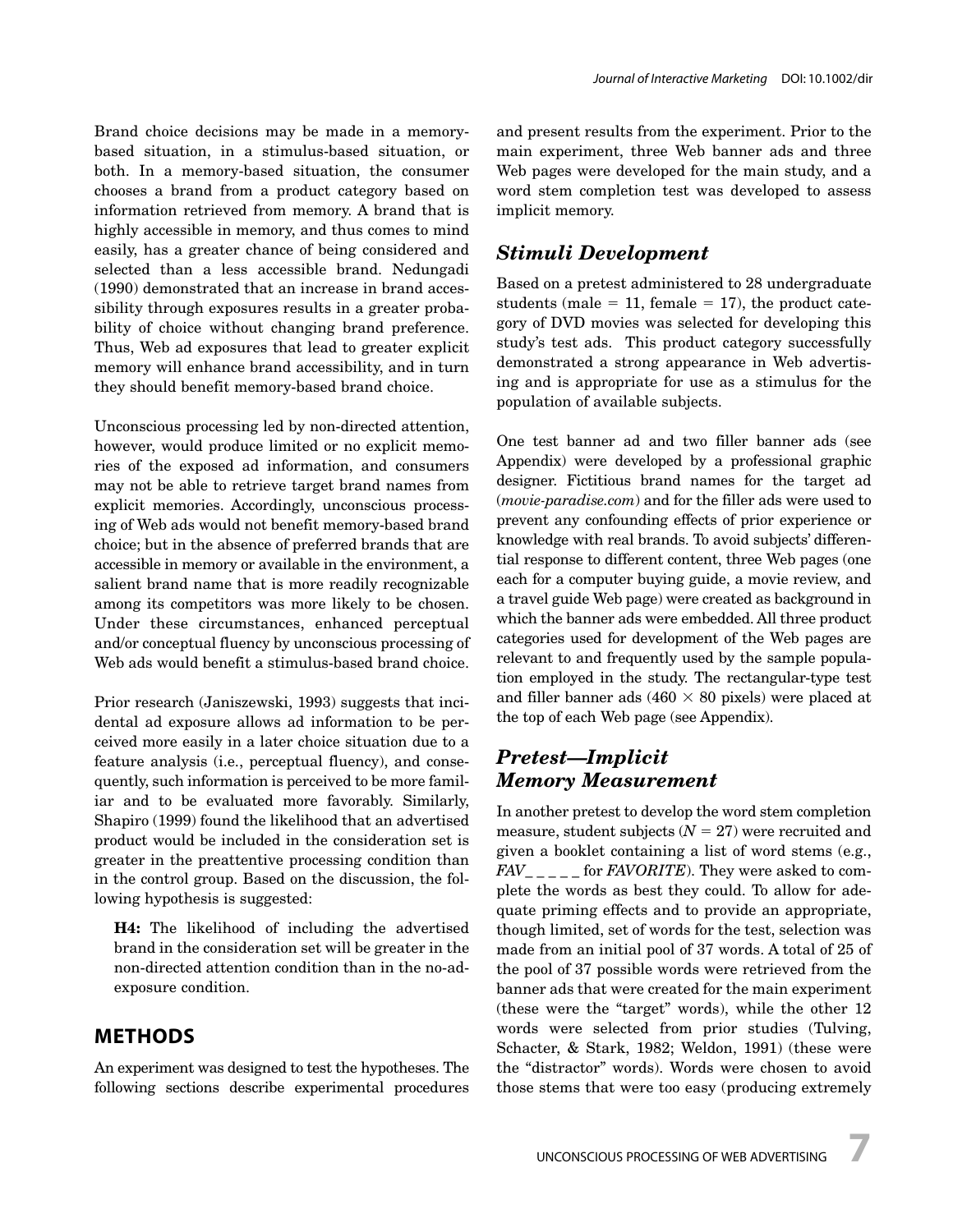high completion rates) or too hard<sup>1</sup> (producing extremely low completion rates) to complete. Based on the criteria used in prior studies (e.g., Tulving, Schacter, & Stark, 1982), words with no higher than 46% completion rates and no lower than 15% completion rates were selected.

Among the initial 37 words, pretest results provided 9 target and 9 distractor words that fell into the acceptable range of completion (see Appendix for the full list of word stems). The mean completion rate for the 9 target words was 32.2%, while that of the distractor words was 28.6%. Results of a paired t-test revealed that the two set of word stems would not generate significantly different completion rates [t  $(26) = 1.06$ , p = .29].

#### *Experimental Procedures*

Several marketing studies (Janiszewski, 1993; Shapiro & MacInnis, 1992) employed peripheral placement of advertisements when examining unconscious processing. With this method, subjects are instructed to attend to a primary task (e.g., reading a mock newspaper) in focal view, and target ads to be processed unconsciously are placed outside of focal view in the subjects' parafoveal or peripheral field of vision. Because the advertisements are in the subjects' periphery, and because the subjects are preoccupied with the primary task, it is assumed that the ads are not consciously processed. Consistent with these marketing studies, this study employed peripheral placement of Web ads with a verbal instruction to induce unconscious processing of Web advertising.

A total of 183 subjects (78 males and 105 females) were recruited from two introductory advertising classes at a major university in the southeastern United States. Subjects were randomly assigned to one of the three conditions. Experimental sessions ranged in size from 4 to 12 subjects per session and were conducted in a computer laboratory over a two-week period. Each experimental session lasted about a half hour. The age of subjects ranged from 18 to 44 (mean  $= 20.7$ ).

An experimental instruction was given upon the subjects' arrival at the computer laboratory. Subjects in the control condition  $(N = 60)$  were exposed to all three Web pages but without any embedded banner ads present. Experimental subjects  $(N = 123)$  were assigned randomly to either the directed or non-directed attention conditions. Then, they followed the same procedure as the control subjects with respect to exposure to all three Web pages, each of which included either a test ad or a filler ad. The target ad was located in the second Web page (to remove primacy and recency effects); the first and third Web pages included a filler ad.

All subjects were exposed to each Web page for 45 seconds<sup>2</sup>, and by a function of JavaScript, each Web page was redirected automatically to the next one after 45 seconds. Controlling the duration of each Web page visit by subjects provided equal opportunities for all subjects to process the advertising information. The order of the background Web pages was counterbalanced between subjects. Following the experimental task, subjects completed a distraction task (i.e., summary of Web page contents vs. summary of Web page evaluations) and measures for the variables of interest. Upon completion of experimental tasks, they were thanked and informed that they would get an e-mail with further instructions. A day after the experiment, each subject received an e-mail that asked him or her to select online movie retailers when considering renting a movie title. After submitting their choices, subjects were thanked and debriefed by e-mail. Some subjects did not respond to the follow-up e-mail survey, which left a total of 149 subjects for data analysis (control:  $N = 46$ ; non-directed attention:  $N = 52$ ; directed attention:  $N = 51$ ).

**Manipulation.** Subjects in the directed attention condition were told that the purpose of the study was to find out their evaluation of the Web pages. Thus, they were instructed to evaluate three Web pages and banner ads during the experiment in terms of design, layout, content, and usability, and to summarize their evaluations in paragraphs. This instruction directed subjects' attention to banner ads and increase the elaboration of information presented in the Web ads.

Subjects in the non-directed attention condition were told that the purpose of the study was to evaluate

<sup>1</sup> Word stems with a high completion rate were eliminated because the incremental effects of priming from prior ad exposure might not be noticeable above an already high base level of completion without exposure (Duke & Carlson, 1994).

 $2$  The average duration of a Web page viewing as of June 2007. Retrieved from http://www.nielsen-netratings.com/press.jsp? section=pr\_netv&nav=3.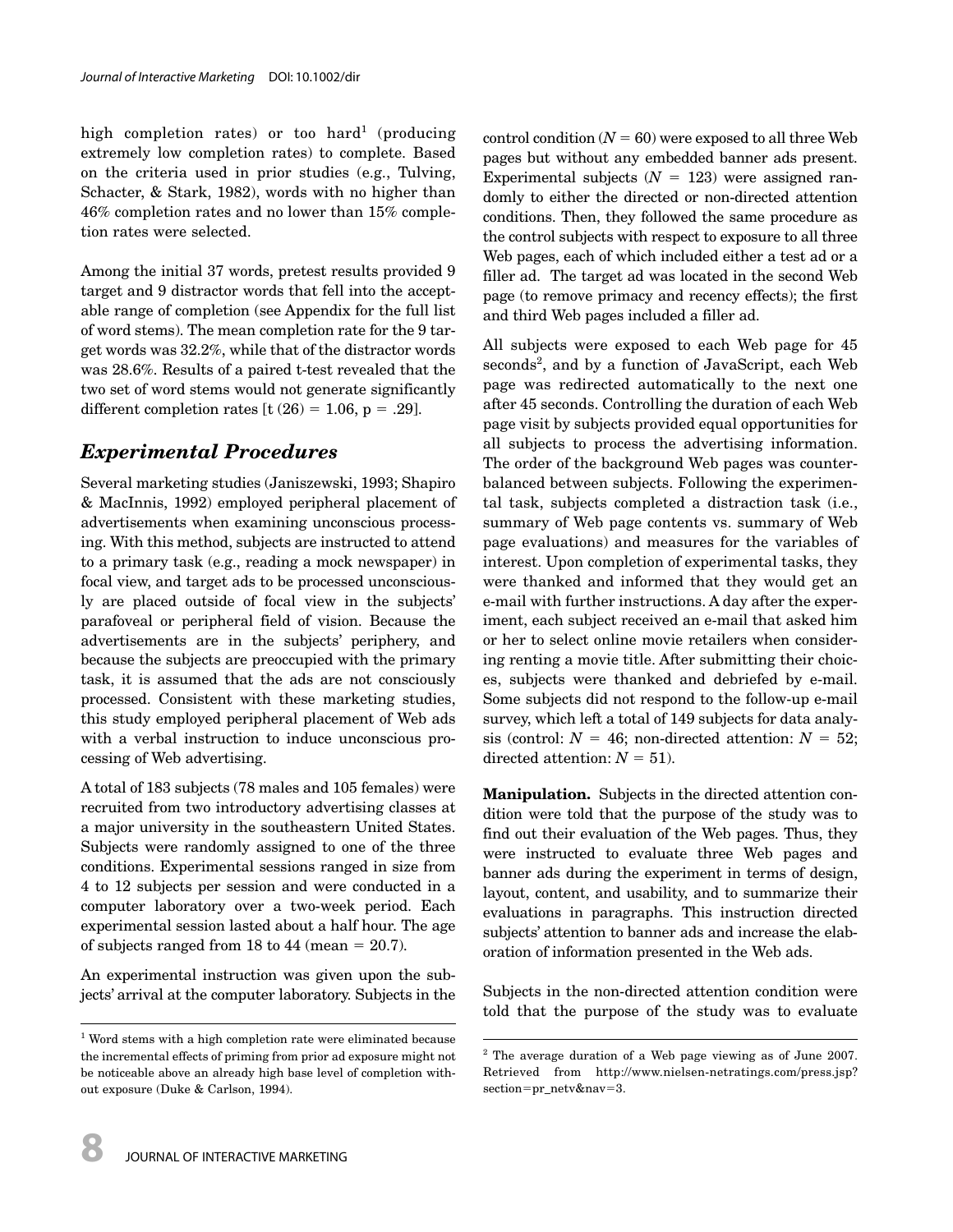students' verbal ability, which would be assessed by how well they understood the content of the Web pages for a given time. They were told that there would be a brief test on the degree of comprehension of the Web page contents. Then, they were asked to focus on the content of Web pages during the experiment and summarize the content in written paragraphs. These instructions should direct subjects' attention to the content of the Web page rather than the banner ad. Furthermore, this procedure replicated previous unconscious processing experiments, where subjects were asked to complete a main task (i.e., reading the articles in a magazine for Janiszewski's 1993 study) within an environment that contained target ads (hence, peripheral placement).

**Measures.** Implicit memory was assessed by the word stem completion tests. To avoid priming recognition of the stimulus, implicit memory was assessed first. One of the methodological limitations in using a word completion test is that both conscious and unconscious processing may contribute to subjects' overall performance on the test. Jacoby (1991) developed the Process Dissociation Procedure (PDP) to overcome this limitation. The PDP uses two different tasks: an exclusion task and an inclusion task. In an exclusion task, subjects are instructed to complete word stems with words that are not presented in the advertisement; in an inclusion task, subjects are asked to complete word stems with words presented in the advertisement, or if they could not do so, to complete word stems with the first word that came to mind. If subjects' explicit memories were perfect, subjects would always complete word stems with words that they were exposed to during the experiment for the inclusion task and never complete word stems with unexposed words. On the other hand, because unconscious processing is automatic by definition, such processing generated by a simple ad exposure should increase the likelihood of completing the word stems. Thus, in the exclusion task, an increased likelihood of completing word stems with exposed words would occur only if conscious memory retrieval failed  $(1 - C)$  and if memory retrieval by unconscious processing led to a correct response (U). Translating this discussion into a simple equation that describes performance for exclusion tasks provides a way to estimate the separate contributions of conscious and unconscious processing. Stated formally:

Similarly, for the inclusion task, the probability of responding with an exposed word is the probability of conscious processing (i.e., explicit memory) plus the probability of the word automatically coming to mind when there is a failure to retrieve an explicit memory. Formally:

Inclusion Task Performance = 
$$
C + (1 - C) U
$$
 (2)

Using Equations 1 and 2, C and U can be obtained easily by simple algebra:

$$
C = Inclusion Task Performance\n- Exclusion Task Performance
$$
\n(3)

and

 $U = Exclusion$  Task Performance/(1 – C) (4)

where performance is measured by the proportion of correctly completed words in the word completion test. For instance, if a subject correctly completed 4 of the 9 target words (44%) in the inclusion task and 3 of the 9 target words (33%) in the exclusion task, the extent of the conscious processing, as given in Equation 3, would be  $0.44 - 0.33 = 0.11$ , while the extent of unconscious processing would be  $[0.33/(1 - 0.11)] =$ 0.37, as given by Equation 4.

To implement the PDP measure, all subjects received a booklet in which they found 9 target word stems (words that had appeared in the ad) and 9 distractor stems (words that had not appeared in the ad). Subjects in the control condition were told that the test was a word game to assess their verbal ability and were asked to complete the stems with the first word that came to mind. Subjects in experimental conditions received a different instruction. Word stems were presented in three colors (i.e., black, blue, and red) and subjects were told that if the stem appeared in black, they were to use it as a cue to complete the stems with the first word that came to mind. This instruction was used for the distractors. They also were told that if the stem appeared in blue, they were to use it as a cue for remembering words appeared in the Web ads during the experiment and completing the word stems with the words in the Web ads (i.e., an inclusion task). If they could not think of a word in the Web ads, they were to complete the stem with the first word that came to mind. Additionally,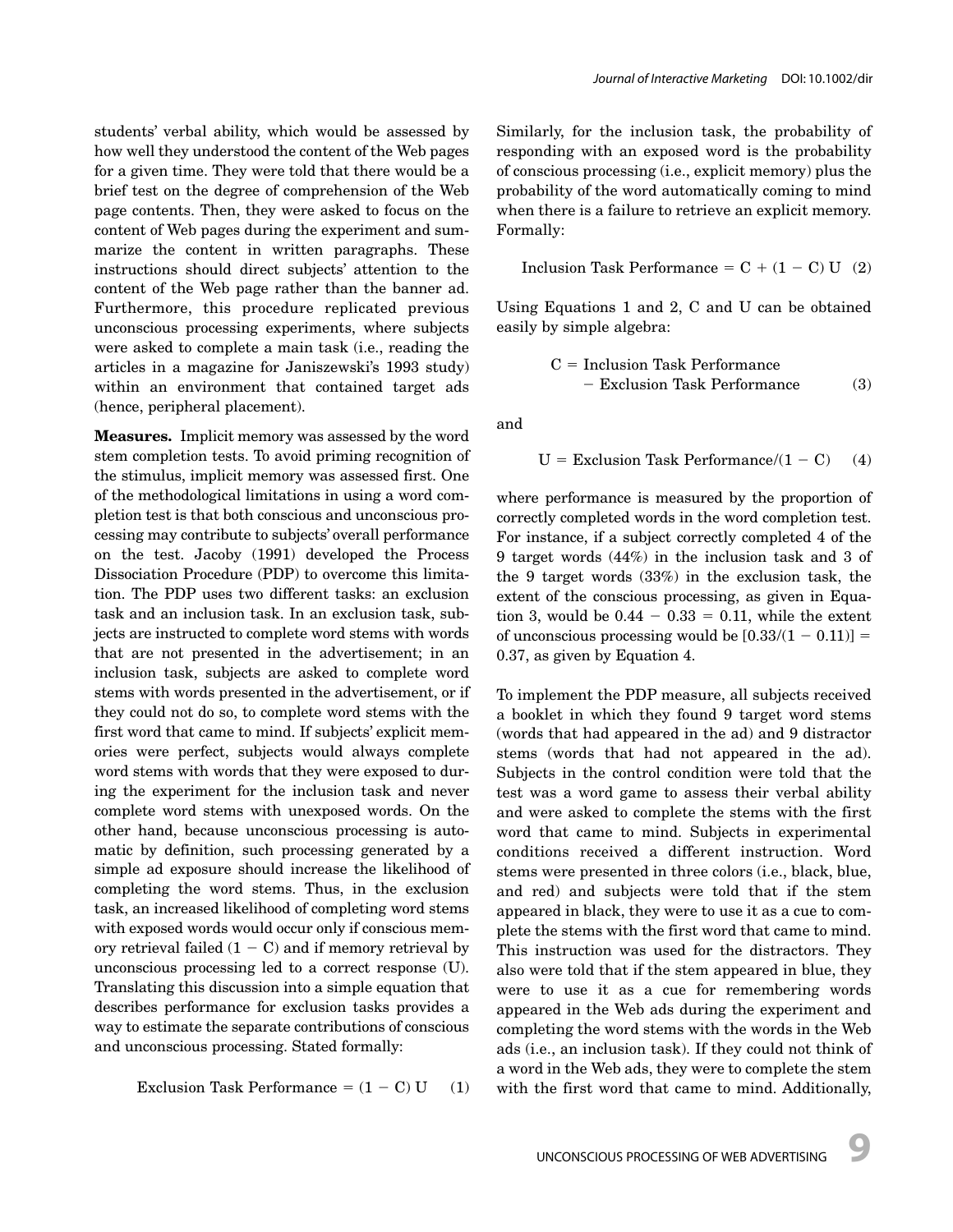subjects were told to use red as a cue for completing the word stems with a word that did not appear in the Web ads (i.e., an exclusion task). Subjects were told that if they could not complete the words, they were to skip to the next word stems. No plurals were allowed as completions to the stems. Completion rates for the target words and distractor words were calculated, and the extent of conscious and unconscious processing was estimated based on the PDP equations.

Attitude toward the brand was measured by three 9-point semantic differential scales. The items were anchored by "positive/negative," "good/bad," and "favorable/unfavorable" (MacKenzie, Lutz, & Belch, 1986). The scores of the items were averaged to generate an index score of  $A_b$  ( $\alpha = .94$ ).

A consideration set measure asked each subject, "Check the name(s) of online movie retailers that you would be interested in trying when considering renting a movie title. Please check as many or as few names as you wish" in the e-mail sent a day after the experiment. A list of 10 online movie retailers was presented in a random order, and no other information was provided. Fictitious brand names were used to remove potential confounding effects from prior knowledge or attitudes toward the existing brands. The number of brand names that subjects selected (i.e., consideration set size) and the presence or absence of the target brand name (i.e., consideration set composition) were recorded.

Ad recognition was measured by asking subjects to select the banner ad that they were exposed to during the experiment among the three ads (one target ad and two filler ads<sup>3</sup>). The ad recognition rate was used as an indicator of explicit memory and a measure of manipulation check.

# **RESULTS**

# *Manipulation Check*

To support the claim that subjects in the non-directed attention condition experienced unconscious processing

of Web ads, two tests suggested by Shapiro and MacInnis (1992) were performed: (1) comparing ad recognition rates, and (2) examining the existence of priming effects. Subjects in both control and nondirected attention conditions followed the same instruction. Thus, the ad recognition rates for the control subjects can be used as a baseline performance level (i.e., false-positive rate); subjects in the control condition had neither motivation nor advertising to shift their attention. Thus, if statistically equivalent recognition rates were found, it would support the conclusion that the subjects in the non-directed attention condition allocated minimal attentional resources to the stimulus banner ads and may have experienced unconscious processing of the ad during the experiment.

Subjects in the directed attention condition, however, were supposed to allocate their attentional resources for a given time to both banner ads and the contents. Thus, if statistically greater ad recognition rates were found for the directed attention condition than for the non-directed attention condition, it would provide evidence that subjects in the directed attention condition paid attention to and experienced conscious processing of the stimulus banner ads.

A chi-square test, as shown in Table 1, found significantly different ad recognition rates across the three conditions ( $\chi^2(2) = 19.52$ ,  $p < 0.01$ ). Post hoc tests showed equivalent recognition rates between control  $(M = 17\%)$  and non-directed attention conditions  $(M = 25\%; \chi^2(1) = .84, p = .36)$ , while recognition rates for subjects in the directed attention condition  $(M = 57\%; \chi^2(1) = 10.82, p < 0.01)$  were significantly greater than those for the non-directed attention condition.

Additionally, the evidence of priming effects was examined by the improvement in word completion rates for 9 target words above subjects' baseline verbal ability measured by word completion rates for 9 distractors. It was calculated by the following formula:

Priming Effect = Target Word Completion Rate - Distractor Completion Rate

A test of group means for the distractors was not significant  $[F(2, 146) = 1.94, p > 0.10]$ , indicating no difference in subjects' verbal capabilities across three

<sup>3</sup> Those filler ads were different from the filler ads that subjects were exposed to during the experiment. For the purpose of ad recognition measures, two additional banner ads for fictitious dotcom brands (i.e., travel-paradise.com and laptop-paradise.com) were developed, and they were very similar to the target ad in terms of layout, color, and design.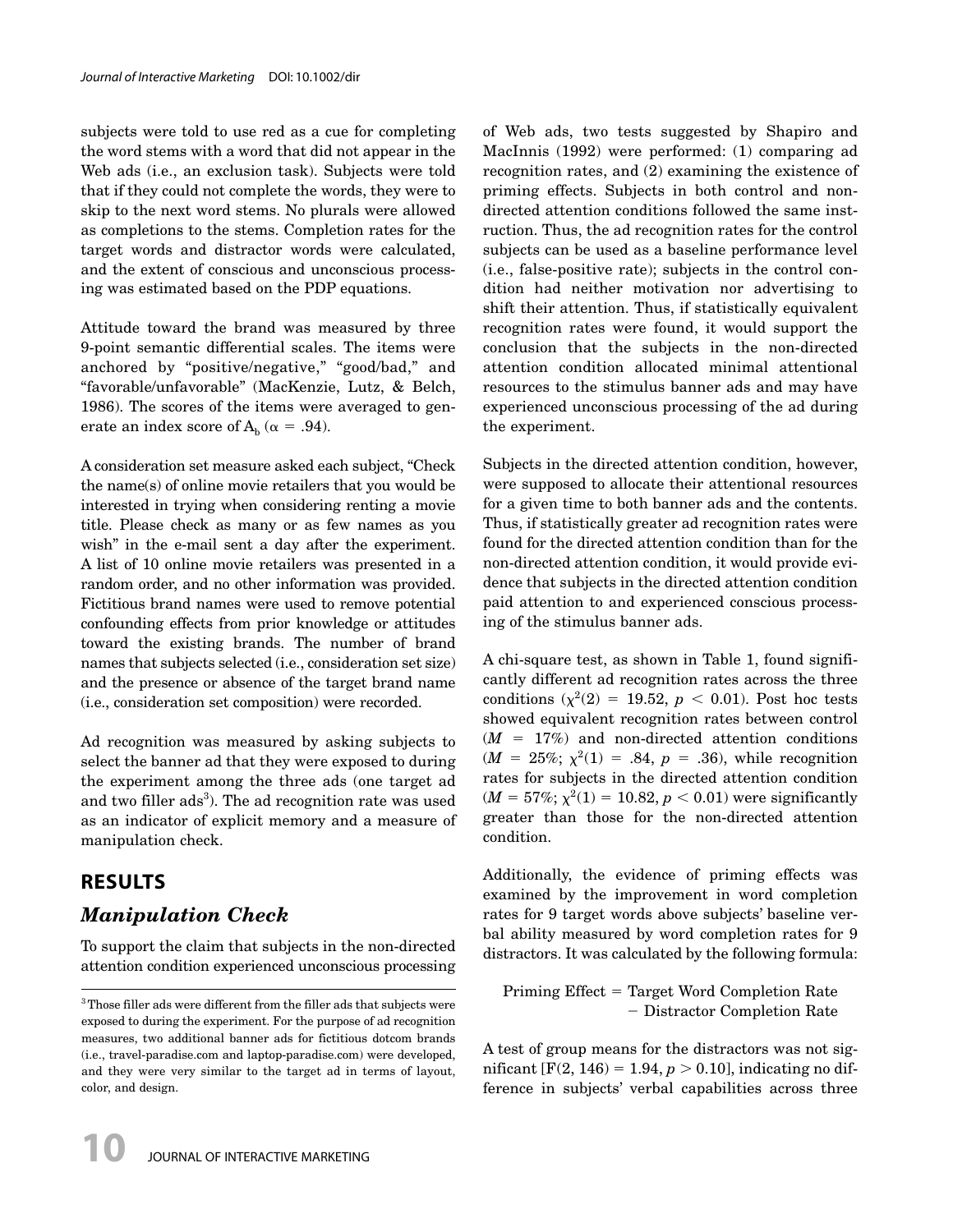#### **TABLE 1** Descriptive Statistics

|                                    | <b>CONTROL</b><br>$(N = 46)$ |      | <b>NON-DIRECTED</b><br><b>ATTENTION</b><br>$(N = 52)$ |      | <b>DIRECTED</b><br><b>ATTENTION</b><br>$(N = 51)$ |      | $F/\chi^2$ |
|------------------------------------|------------------------------|------|-------------------------------------------------------|------|---------------------------------------------------|------|------------|
|                                    | <b>MEAN</b>                  | S.D. | <b>MEAN</b>                                           | S.D. | <b>MEAN</b>                                       | S.D. | $(df = 2)$ |
| <b>Target Ad Recognition Rate</b>  | 0.17 <sup>a</sup>            | 0.38 | 0.25                                                  | 0.44 | 0.57                                              | 0.50 | $19.52**$  |
| <b>Target Word Completion Rate</b> | 0.36                         | 0.13 | 0.55                                                  | 0.17 | 0.57                                              | 0.14 | $27.45***$ |
| <b>Distractor Completion Rate</b>  | 0.26                         | 0.22 | 0.30                                                  | 0.14 | 0.33                                              | 0.13 | 1.94       |
| Priming Effect                     | 0.07 <sup>b</sup>            | 0.08 | 0.14                                                  | 0.08 | 0.14                                              | 0.09 | $10.97**$  |
| Attitude Toward the Brand          | 4.03                         | 1.54 | 4.78                                                  | 1.68 | 5.30                                              | 1.05 | $9.45***$  |
| <b>Consideration Set Size</b>      | 3.85                         | 1.56 | 3.60                                                  | 1.12 | 3.35                                              | 1.65 | 1.40       |
| <b>Brand Choice</b>                | 0.22                         | 0.42 | 0.42                                                  | 0.49 | 0.51                                              | 0.40 | $9.08*$    |

 $* p < 0.05, ** p < 0.01$ 

<sup>a</sup> False positive rate

**b** Baseline priming effect

conditions. To examine the existence of priming effect, a baseline priming effect  $(M = .07, S.D. = 0.08)$  was calculated by the subjects who were not exposed to the stimulus ad (i.e., the control condition). The grand mean of baseline level was subtracted from the calculated priming effect for both directed and non-directed attention conditions. T-tests were employed to examine whether priming effects were greater than zero (i.e., to examine whether exposure to the Web ad led to an increased implicit memory performance). Results showed significant priming effects for both directed  $[t(50) = 5.37, p < 0.01]$  and non-directed attention conditions  $[t(51) = 6.46, p < 0.01]$ . In sum, the experimental manipulation to generate different ad processing conditions (conscious vs. unconscious processing) was successful.

#### *Hypotheses Testing*

To test the hypotheses relating to implicit memory performance, an ANOVA with three different levels of the factor (no exposure vs. non-directed attention vs. directed attention) on target word completion rates was performed. The results showed a significant main effect [F(2, 146) = 27.45,  $p < .01$ ,  $\eta^2 = 0.14$ ], and the subsequent planned contrasts revealed that subjects in the non-directed attention condition  $(M = .55, )$ 

 $S.D. = 0.17$  exhibited significantly greater implicit memory performances than those in the control condition  $[M = 0.36, S.D. = 0.13; t(146) = 6.36, p < 0.01]$ , but equivalent implicit memory performances to those in the directed attention condition  $[M = 0.57]$ , S.D. = 0.14;  $t(146) = 0.22$ ,  $p > 0.10$ . Combining the results of explicit memory (i.e., ad recognition) presented above, H1a and H1b were supported.

A repeated ANOVA was used to test H2a and H2b. The experimental manipulation (directed vs. nondirected attention) was treated as a between-subjects factor, while the estimated extent of conscious vs. unconscious processing associated with implicit memory performance was treated as a within-subjects factor. As shown in Table 2, a significant interaction effect was found  $[F(1, 101) = 20.06, p < 0.01, \eta^2 = .17]$ . Further examination showed that greater extent of conscious processing was found for the directed attention condition ( $M = 0.43$ , S.D. = 0.12) over the nondirected attention condition  $[M = 0.26, S.D. = 0.20;$  $F(1, 101) = 14.21, p < 0.01, \eta^2 = .12$ , but no significant difference in the estimated extent of unconscious processing was found between these two conditions  $[F(1, 101) = 3.56, p > 0.05, \eta^2 = 0.03]$ . Subjects in the non-directed attention condition showed greater extents of unconscious  $(M = 0.32, S.D. = 0.12)$  over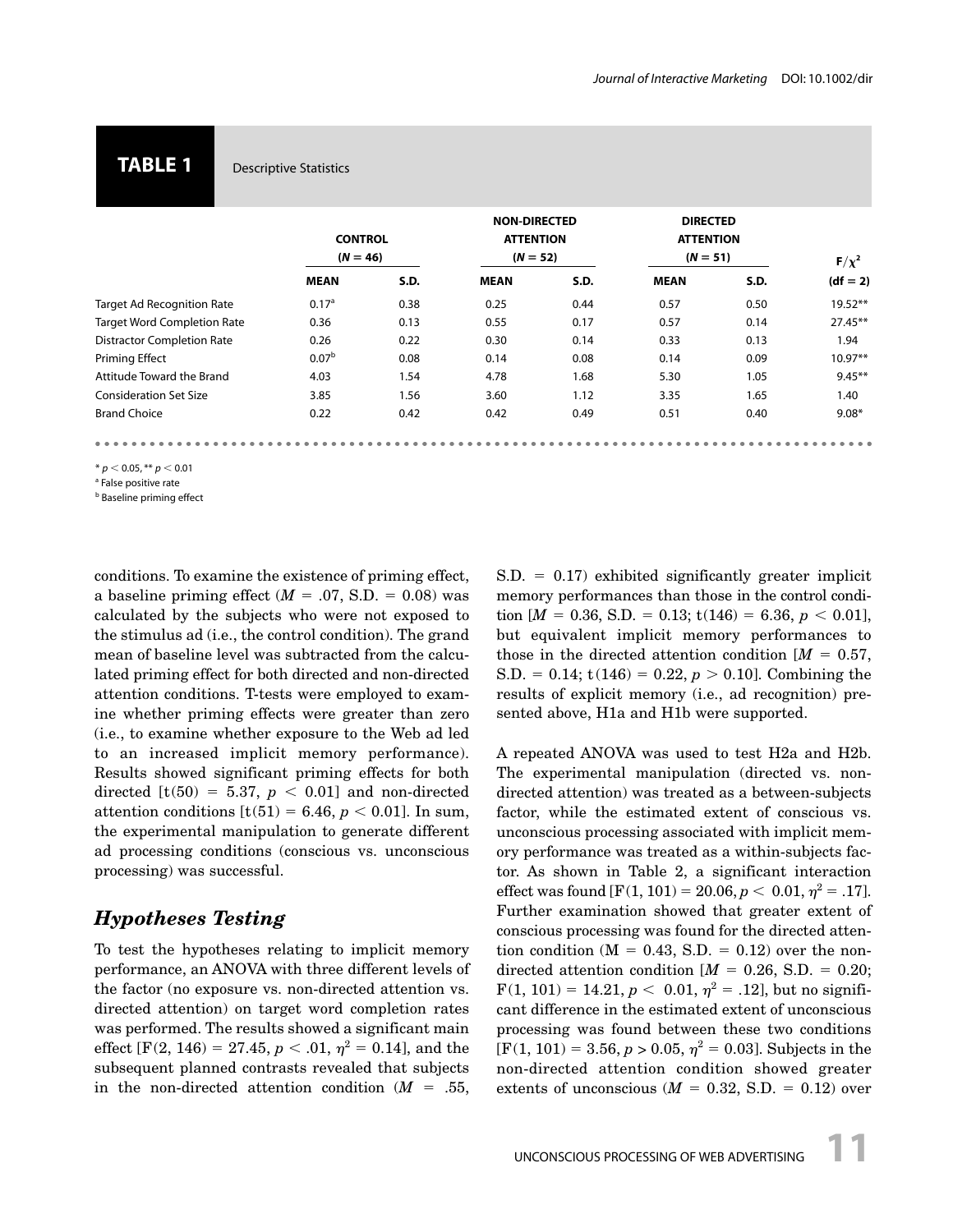## **TABLE 2**

Results of a Repeated ANOVA: The Level of Attention and the Extent of Conscious vs. Unconscious Processing on Implicit Memory Performance

| <b>SOURCE</b>        |                                                   | df       | F.    | p-VALUE | $\eta^2$ |
|----------------------|---------------------------------------------------|----------|-------|---------|----------|
| Within-<br>Subjects  | Extent of Conscious vs.<br>Unconscious Processing | 1        | 4.29  | 0.04    | 0.04     |
| Factor               | Interaction<br>Error                              | 1<br>101 | 20.06 | 0.01    | 0.17     |
| Between-<br>Subjects | Directed vs. Non-directed<br>Attention            | 1        | 6.06  | 0.02    | 0.06     |
| Factor               | Error                                             | 101      |       |         |          |

conscious processing  $[M = 0.26, S.D. = 0.20, t(51) =$ 2.08,  $p < 0.05$ ], while those in the directed attention condition showed greater extents of conscious  $(M = 0.43,$ S.D.  $= 0.12$ ) over unconscious processing  $[M = 0.27]$ , S.D. =  $0.09$ ,  $t(50) = 4.39$ ,  $p < 0.01$ . Detailed results were plotted in Figure 2. Thus, both H2a and H2b were supported. The findings indicated that the estimated extent of conscious and unconscious processing generate the same pattern of results as that of recognition measures used in this study. In other words, subjects in the directed attention condition consciously acquired Web ad information and formed both implicit and explicit memory, while subjects in the non-directed attention condition mainly used unconsciously acquired information to form implicit memory. Thus, the results not only suggest the importance of employing implicit memory measure when examining the effectiveness of Web ads, but they also extend Web advertising research on methods used to separate the effects of unconscious and conscious processing on the formation of memory.

To test H3, an ANOVA test with  $A<sub>b</sub>$  was conducted and the results found a significant main effect of three conditions [F(2, 146) = 9.45,  $p < 0.01$ ,  $\eta^2 = 0.12$ ]. In the subsequent planned contrasts, statistical significance was assessed by a Bonferroni corrected *p*-value  $(0.05/3 = 0.0167)$ . The results showed that subjects in the non-directed attention condition  $(M = 4.78,$  $S.D. = 1.68$ ) had more favorable Ab than those in the control condition  $[M = 4.03, S.D. = 1.54; t(146) =$ 2.59,  $p < 0.01$ , but equivalent Ab to those in the directed attention condition  $[M = 5.30, S.D. = 1.05;$  $t(146) = 1.81, p > 0.05$ . Thus, H3 was supported.

H4 posited that the probability to include the advertised brand in the consideration set would be greater for subjects in the non-directed attention condition than those in the control condition. As shown in Table 1, ANOVA results on the consideration set size revealed no significant difference in terms of the number of the brand names that subjects selected  $[F(2, 146) = 1.40]$ ,  $p > 0.10$ ,  $\eta^2 = 0.02$ . A chi-square test on the brand choice (i.e., the probability to include the target brand name in the consideration set) by three conditions was significant  $[\chi^2(2) = 9.08, p < 0.01]$ . Post hoc tests found a significant difference between non-directed attention (42% of 52 choice occasions) and control conditions [22% of 46 choice occasions,  $t(145) = 2.61$ ,  $p = 0.01$ ], and no significant difference between directed (51% of



#### **FIGURE 2**

Effects of Attention and the Extent of Conscious vs. Unconscious Processing on Implicit Memory Performance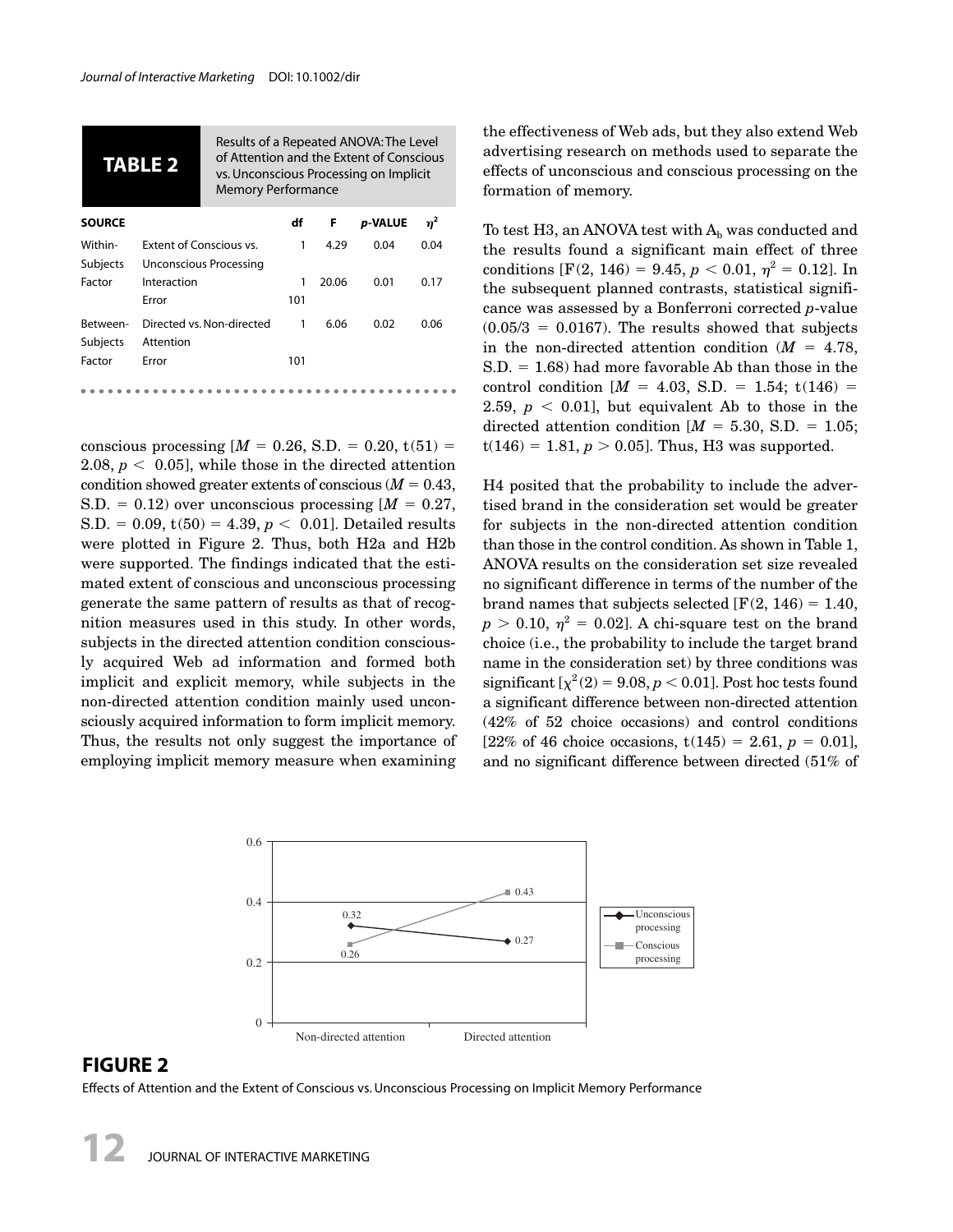51 choice occasions) and non-directed attention conditions  $[t(145) = 0.96, p > 0.10]$ . Thus, support was found for H4, indicating that without altering the number of brands that subjects consider, those who experienced unconscious processing of Web ads are more likely to include the advertised brand name into the consideration set when making choices than those with no exposure.

#### *Additional Analysis*

Although hypotheses regarding the relationships between implicit memory and  $A<sub>b</sub>$  or between implicit memory and consideration set were not stated explicitly, a series of correlation tests were conducted to examine the potential relationships. Among them, only one correlation between implicit memory performance and  $A<sub>b</sub>$  ( $r = 0.24$ ,  $p < 0.05$ ) was significant for subjects in the non-directed attention condition, but no other correlation tests were significant. The results indicated that implicit memory performance is positively associated with  $A_b$  only when subjects experience unconscious processing of Web ads.

Following Baron & Kenny's approach (1986), additional regression analyses were conducted to confirm the mediating effects of unconscious processing on the dependent variables (i.e.,  $A<sub>b</sub>$  and consideration set). The binary variable (control vs. non-directed attention group) was created, and it had significant effects on both dependent variables  $(A_h: B = 0.76, \beta = 0.23,$  $t = 2.32, p < 0.05$ ; consideration sets:  $B = 0.97$ , Wald  $\chi^2$  = 4.56, *p* < 0.05) and the mediator (i.e., estimated priming effect) (B = 7.47,  $\beta$  = .41, t = 4.39,  $p < 0.01$ ). The mediator had an effect on  $A_h$  (B = 0.03,  $\beta$  = 0.19,  $t = 1.88$ ,  $p = 0.06$ ) and consideration sets (B = 0.05, Wald  $\chi^2 = 3.92$ ,  $p < 0.05$ ). When both variables were entered as independent variables, however, the binary variable  $(A_b: B = .61, \beta = .18, t = 1.69, p = .09;$  consideration sets: B = .73, Wald  $\chi^2 = 2.17$ ,  $p = .14$ ) and the mediator  $(A_b: B = .02, \beta = .11, t = 1.04, p = .30;$  consideration sets: B = .04, Wald  $\chi^2$  = 1.60, *p* = .21) became insignificant. Overall, the full mediating effects of unconscious processing on  $A<sub>b</sub>$  and consideration set were not found.

#### **DISCUSSION**

This study attempts (1) to provide theoretical explanations of unconscious processing of Web advertising; (2) to examine the magnitude of conscious vs. unconscious processing by using the PDP; and (3) to investigate the effect of unconscious processing of Web ads on memory, attitude toward the brand, and consideration set formation. Priming and mere exposure effects were proposed as the theoretical backgrounds of unconscious processing. The results of this study suggest that upon exposure to Web ads, consumers experience priming caused by implicit memory, and they build more favorable attitudes toward the advertised brand, regardless of the level of attention paid to Web ads. Furthermore, subjects who experience unconscious processing of Web ads have a greater likelihood to select the advertised brand name on a later stimulus-based brand choice situation than did those with no exposure to the ad.

This study demonstrated that the level of attention paid to Web ads affects explicit and implicit memory performance in a different manner. Specifically, if consumers pay greater attention to and subsequently experience conscious processing of Web ads, both explicit and implicit memory performance are enhanced. Conceptually, increased explicit memory performance at this level of processing is facilitated by elaborative semantic processes. Furthermore, as shown in the results of PDP (H2a and H2b), increased implicit memory performance are mainly attributable to consciously or intentionally acquired information. In contrast, if consumers pay minimal or no attention to Web ads and experience unconscious processing, only implicit memory performance would be enhanced due to the effects of unconscious components of memory. A positive correlation between implicit memory performance and brand attitude at this level of processing suggests that the mere exposure effects can be viewed as a demonstration of implicit memory, which is mainly affected by unconsciously or automatically acquired Web ad information.

#### *Implications*

There are several implications for advertising researchers and practitioners. First, this study shows that implicit memory measures can complement the limitations of the current measures of Web ad effectiveness based on explicit memory (e.g., recall and recognition) or direct response (e.g., click-throughs and conversion rate). Specifically, when Web ads are ignored or avoided, implicit memory measures based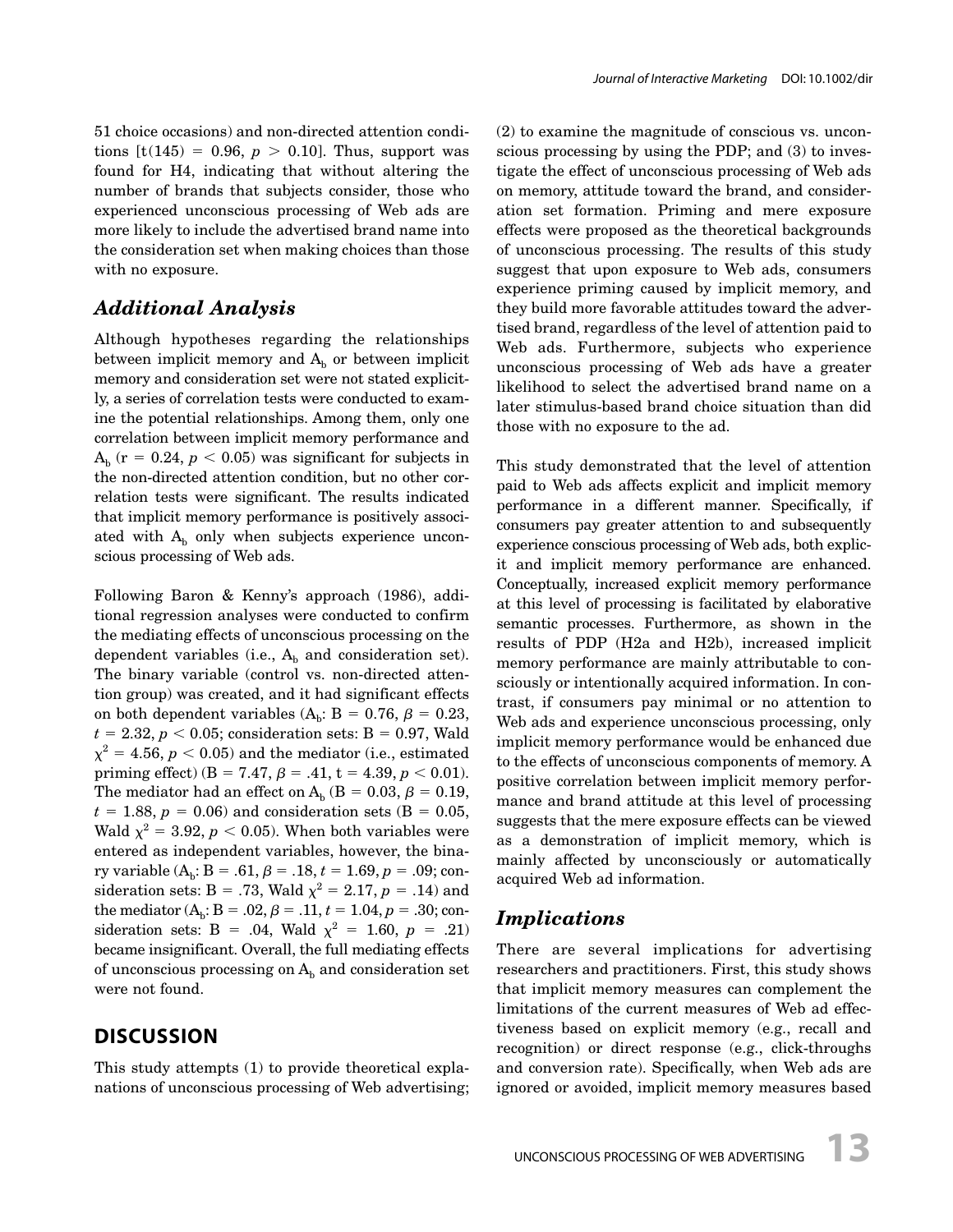on unconscious retrieval processes are more relevant for assessing a Web ad's effectiveness. For example, with low involvement or low-risk choices, where motivation and opportunity to retrieve information concerning many competing products is often low (MacInnis & Jaworski, 1989), prior ad exposure can have an effect on brand choice through unconscious means. In these situations, researchers should use implicit memory measures because consumers do not depend on intentional and effortful retrieval processes when making a judgment or choice. Thus, Web ad effectiveness measures based on explicit memory or direct response are valid only in situations in which consumers pay conscious attention to the Web advertisement. For example, for high involvement and high-risk choices, consumers are more likely to employ an explicit and effortful retrieval process because they are evaluating competing brands actively.

Second, traditional approaches to advertising effectiveness measures suggest that advertising objectives be developed, and that criteria be set, to indicate whether these objectives and criteria have been met. If an objective of a Web ad is to induce direct responses, more than 99% of Web ads are wasted. This disappointing fact may suggest that the practitioners need to rethink the objective of Web advertising. However, it is worth bearing in mind that the current experiment shows that a single exposure to an unfamiliar brand name (even unconsciously) is sufficient to bias attitude and brand choice without the subject being aware of the basis for that. Also, even if the roles of unconscious processing of Web advertising are limited to improving attitude and aiding transitions of brand names into online users' consideration set through priming, the importance of the brand building abilities of Web advertising should not be undervalued.

Generating favorable attitudes is one of the most frequently used communication objectives of advertising, and prior research showed that favorable attitudes toward the brand positively affect click-throughs (Cho, 2003) and purchase intention (MacKenzie, Lutz, & Belch, 1986). Furthermore, a number of researchers have underlined the importance of consideration sets (e.g., Nedungadi, 1990; Shocker et al., 1991). For example, Baker et al. (1986) pointed out, ". . . a brand that is not considered cannot be chosen." Also, it is possible that a first-choice brand may not be available (e.g., sold out, not in stock, etc.) on a particular online shopping occasion, and some choices still may involve very little prior consideration due to factors such as time pressure, impulse buying, etc. In such cases, prior exposure to Web advertising, even though consumers do not remember seeing it, might operate directly on attitude change and brand choice.

Additionally, critical to the success of unconscious processing is simple exposure to Web ads, and the effects of unconscious processing occur without consumers' recognizing their prior exposure to Web ads. Thus, the managerial implication for online advertisers is that emphasis should be placed on a Web ad's reach (or impression) rather than its direct response metrics (e.g., click-throughs and conversion rate) when considering Web advertising as part of a media mix. Consumers' direct responses certainly have value (especially if the objective of Web ads is to generate an immediate behavioral response), but direct response metrics alone are unlikely to be indicative of the overall value of Web ads. From a media seller's point of view, the findings of this study should be very useful to persuade potential clients to buy advertising spaces on the Web, especially when the clients doubt the effectiveness of Web ads and cite dismal clickthrough rates.

Third, the methodology used in this study, the PDP, is very useful in estimating the relative contributions of conscious vs. unconscious processing. Consumers use a mix of consciously and unconsciously acquired information to make a judgment, but only a few studies employed the PDP measure to separate the unconscious effects from the overall or conscious effects. Thus, to understand the effects of conscious and unconscious processing of ad information, future research should be conducted using the PDP measure to estimate the contribution of these processing mechanisms on various consumers' subsequent judgments, such as brand evaluation and brand choice.

#### *Limitations*

Although this study provided valuable insights into unconscious processing of Web ads, several limitations must be noted. The first concern relates to sampling issues. This study's investigation is limited to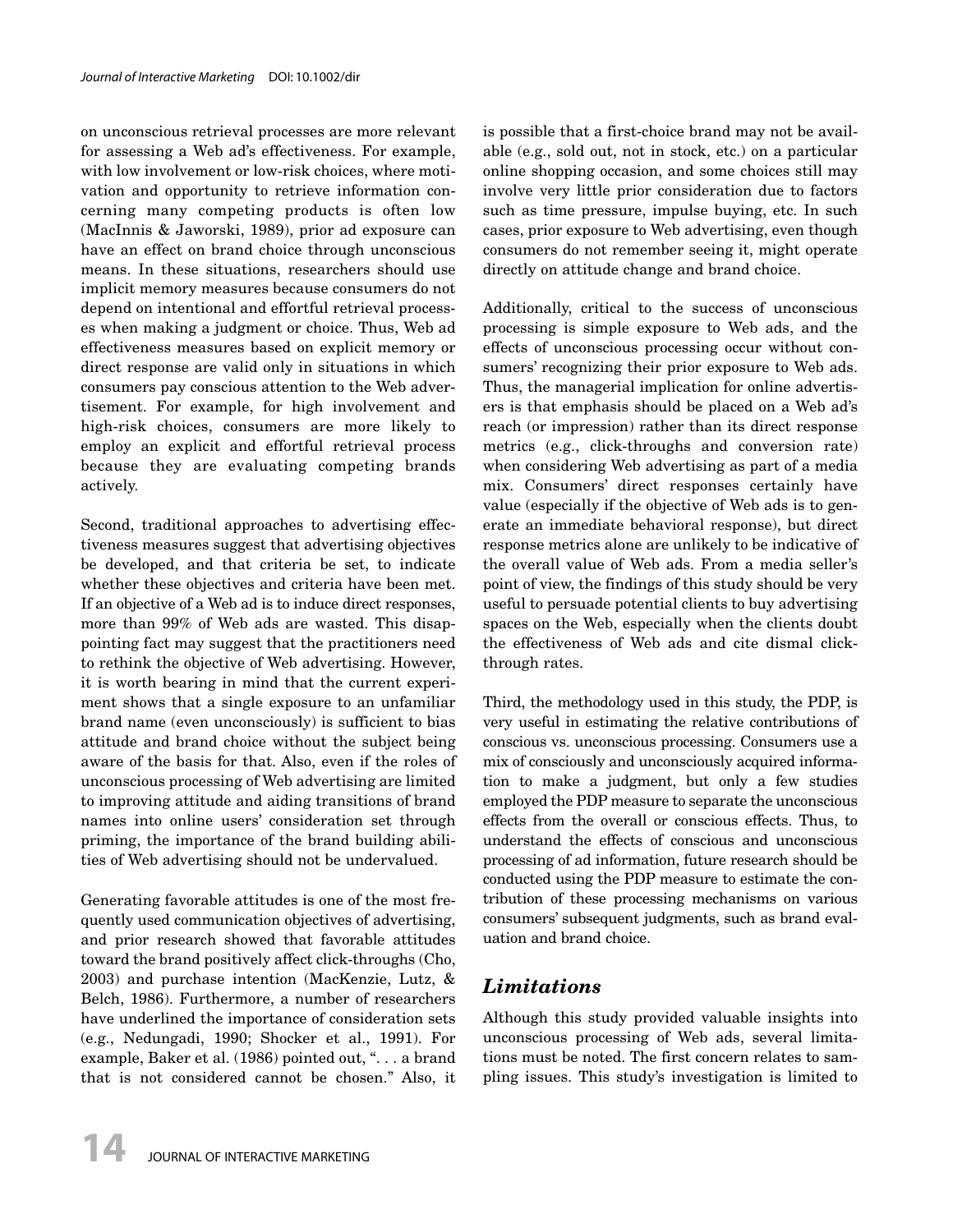undergraduate students, an appropriate audience to consider given that this age group is engaged actively in online activities and the Web is used primarily by younger people. This sample, however, may be more technology-savvy than the general population; thus replication of this study with a larger and more representative sample would offer additional insights.

Second, subjects' implicit memory was assessed by how many target word stems were completed. Those words were from the verbal or information cues in the Web ads. Non-verbal or perceptual cues, such as size, color, shape, and design, may affect subjects' perceptual fluency (Janiszewski, 1990), but this effect has not been assessed. Furthermore, the effects found in the study with respect to implicit memory performance, while significant, might appear small because the difference between scores on the word stem completion task for the unconscious processing condition (0.55) and for the control condition (0.36) are around 1 out of a possible 9 target words. It should be noted, however, that small changes in market share can generate billions of dollars in sales. Also, small changes in implicit memory performance found in the study may be attributed to the limited number of words (9 target words and 9 distractors) used in the word completion task. More importantly, the relationships between implicit memory performance and other advertising effectiveness measures (i.e., attitudes toward the ad, click-through rates, purchase intention, etc.) and the underlying mechanisms still are not clear. Thus, future research should examine independent influence of implicit memory on other advertising effectiveness measures.

Finally, key findings in support of the effects of unconscious processing on consideration set formation were based on fictitious brand names (i.e., brand familiarity was not a factor). Recently, Coates, Butler, & Berry (2006) found that exposure to familiar brands produced a significant priming effect that directly affected brand choice. Thus, future research should generalize the findings from the current study to competitive sets composed of brands with equal, but high, levels of familiarity.

#### **REFERENCES**

Baker, W. E. (1999). When can affective conditioning and mere exposure directly influence brand choice? Journal of Advertising, 28, 31–46.

- Baker, W. E., Hutchinson, J. W., Moore, D., & Nedungadi, P. (1986). Brand familiarity and advertising: Effects on the evoked set and brand preference. Advances in Consumer Research, 13, 637–642.
- Baron, R. M., & Kenny, D. A. (1986). The moderator-mediator variable distinction in social psychological research: Conceptual, strategic, and statistical considerations. Journal of Personality and Social Psychology, 51, 1173–1182.
- Briggs, R., & Hollis, N. (1997). Advertising on the Web: Is there response before click-through? Journal of Advertising Research, 37, 33–46.
- Cho, C.-H. (2003). The effectiveness of banner advertisements: Involvement and click-through. Journalism and Mass Communication Quarterly, 80, 623–645.
- Coates, S. H., Butler, L. T., & Berry, D. C. (2006). Implicit memory and consumer choice: The mediating role of brand familiarity. Applied Cognitive Psychology, 20, 1101–1116.
- DeSchepper, B., & Treisman, A. M. (1996). Visual memory for novel shapes: Implicit coding without attention. Journal of Experimental Psychology: Learning, Memory, and Cognition, 22, 27–47.
- Drèze, X., & Hussherr, F. -X. (2003). Internet advertising: Is anybody watching? Journal of Interactive Marketing, 17, 8–23.
- Duke, C. R., & Carlson, L. (1994). Applying implicit memory measures: Word fragment completion in advertising tests. Journal of Current Issues and Research in Advertising, 16, 29–39.
- Eighmey, J. (1997). Profiling user responses to commercial Web sites. Journal of Advertising Research, 37, 59–69.
- Hoffman, D. L., & Novak, T. P. (1996). Marketing in the hypermedia computer-mediated environments: Conceptual foundation. Journal of Marketing, 60, 50–68.
- Jacoby, L. L. (1991). A process dissociation framework: Separating automatic from intentional uses of memory. Journal of Memory and Language, 30, 513–541.
- Jacoby, L. L., & Dallas, M. (1981). On the relationship between autobiographical memory and perceptual priming. Journal of Experimental Psychology: General, 110, 306–340.
- Janiszewski, C. (1990). The influence of print advertisement organization on affect toward a brand name. Journal of Consumer Research, 17, 53–65.
- Janiszewski, C. (1993). Preattentive mere exposure effects. Journal of Consumer Research, 20, 376–392.
- Johnston, W. A., & Dark, V. J. (1986). Selective attention. Annual Review of Psychology, 37, 43–76.
- Krishnan, H. S., & Chakravarti, D. (1999). Memory measures for pretesting advertisements: An integrative conceptual framework and a diagnostic template. Journal of Consumer Psychology, 8, 1–37.
- Krishnan, H. S., & Trappey, C. V. (1999). Nonconscious memory processes in marketing: A historical perspective and future directions. Psychology & Marketing, 16, 451–457.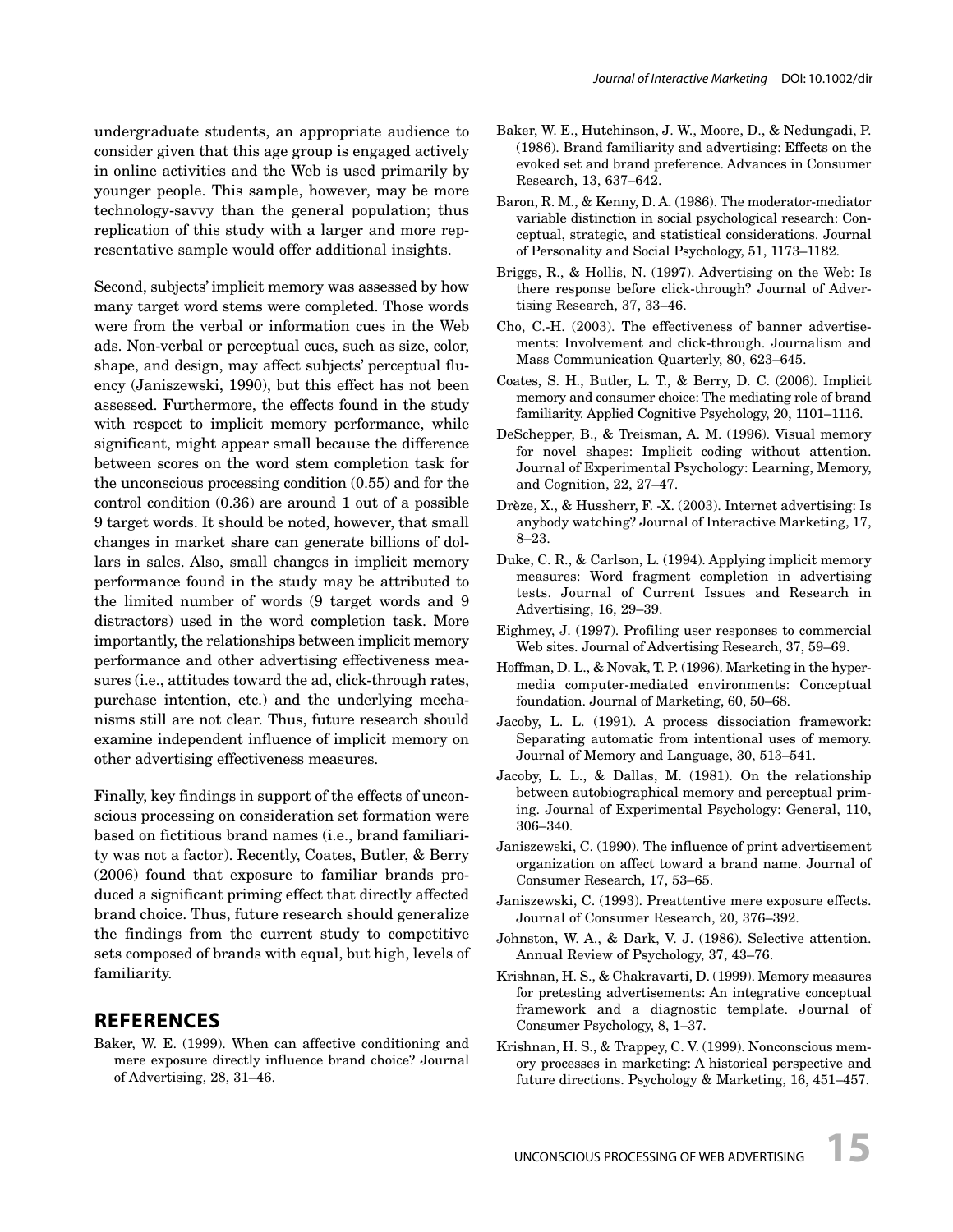- Kunst-Wilson, W. R., & Zajonc, R. B. (1980). Affective discrimination of stimuli that cannot be recognized. Science, 207, 557–558.
- Lewicki, P., Hill, T., & Czyzewska, M. (1992). Nonconscious acquisition of information. American Psychologist, 47, 796–801.
- MacInnis, D. J., & Jaworski, B. J. (1989). Information processing from advertisements: Toward an integrative framework. Journal of Marketing, 53, 1–22.
- MacKenzie, S. B., Lutz, R. J., & Belch, G. E. (1986). The role of attitude toward the ad as a mediator of advertising effectiveness: A test of competing explanations. Journal of Marketing Research, 23, 130–143.
- Nedungadi, P. (1990). Recall and consumer consideration sets: Influencing choice without altering brand evaluations. Journal of Consumer Research, 17, 263–276.
- Packard, V. (1957). The hidden persuaders. New York: Pocket Books.
- PriceWaterhouseCooper. (2007, May). IAB Internet advertising revenue report: 2006 full-year results. Retrieved June 27, 2006, from http://www.iab.net/resources/adrevenue/ pdf/IAB\_PwC\_2006\_final.pdf
- Richardson-Klavehn, A., & Bjork, R. A. (1988). Measures of memory. In L. Porter & M. Rosenzweig (Eds.), Annual review of psychology (Vol. 39, pp. 475–543). Palo Alto, CA: Annual Reviews.
- Roberts, J. H., & Lattin, J. M. (1991). Development and testing of a model of consideration set composition. Journal of Marketing Research, 28, 429–440.
- Roediger, H. L. (1990). Implicit memory: Retention without remembering. American Psychologist, 45, 1043–1056.
- Schacter, D. L. (1987). Implicit memory: History and current status. Journal of Experimental Psychology: Learning, Memory, and Cognition, 13, 501–508.
- Schlosser, A. E., Shavitt, S., & Kanfer, A. (1999). Survey of Internet users' attitudes toward Internet advertising. Journal of Interactive Marketing, 13, 34–54.
- Shankar, V., & Hollinger, M. (2007). Online and mobile advertising: Current scenario, emerging trends, and future directions, MSI Special Report: Marketing Science Institute.
- Shapiro, S. (1999). When an ad's Influence is beyond our conscious control: Perceptual and conceptual fluency effects caused by incidental ad exposure. Journal of Consumer Research, 26, 16–36.
- Shapiro, S., & MacInnis, D. J. (1992). Mapping the relationship between preattentive processing and attitude. In J. F. J. Sherry & B. Sternthal (Eds.), Advances in Consumer Research (Vol. 19, 505–513). Chicago: Association for Consumer Research.
- Shocker, A., Ben-Akiva, M., Boccaro, B., & Nedungadi, P. (1991). Consideration set influences on consumer decisionmaking and choices: Issues, models, and suggestions. Marketing Letters, 2, 181–197.
- Srinivas, K. (1993). Perceptual specificity in nonverbal priming. Journal of Experimental Psychology: Learning, Memory, and Cognition, 19, 582–602.
- Treisman, A. M. (1980). Feature and objects: The fourteenth Bartlett memorial lecture. Quarterly Journal of Experimental Psychology, 40A, 201–237.
- Tulving, E., & Schacter, D. L. (1990). Priming and human memory systems. Science, 247, 301–306.
- Tulving, E., Schacter, D. L., & Stark, H. A. (1982). Priming effects in word-fragment completion are independent of recognition memory. Journal of Experimental Psychology: Learning, Memory, and Cognition, 8, 336–342.
- Velmans, M. (1991). Is human information processing conscious? Behavioral and Brain Sciences, 14, 651–726.
- Weldon, M. S. (1991). Mechanisms underlying priming on perceptual tests. Journal of Experimental Psychology: Learning, Memory, and Cognition, 17, 526–541.
- Yoo, C. Y., & Kim, K. (2005). Processing of animation in online banner advertising: The roles of cognitive and emotional responses. Journal of Interactive Marketing, 19, 18–34.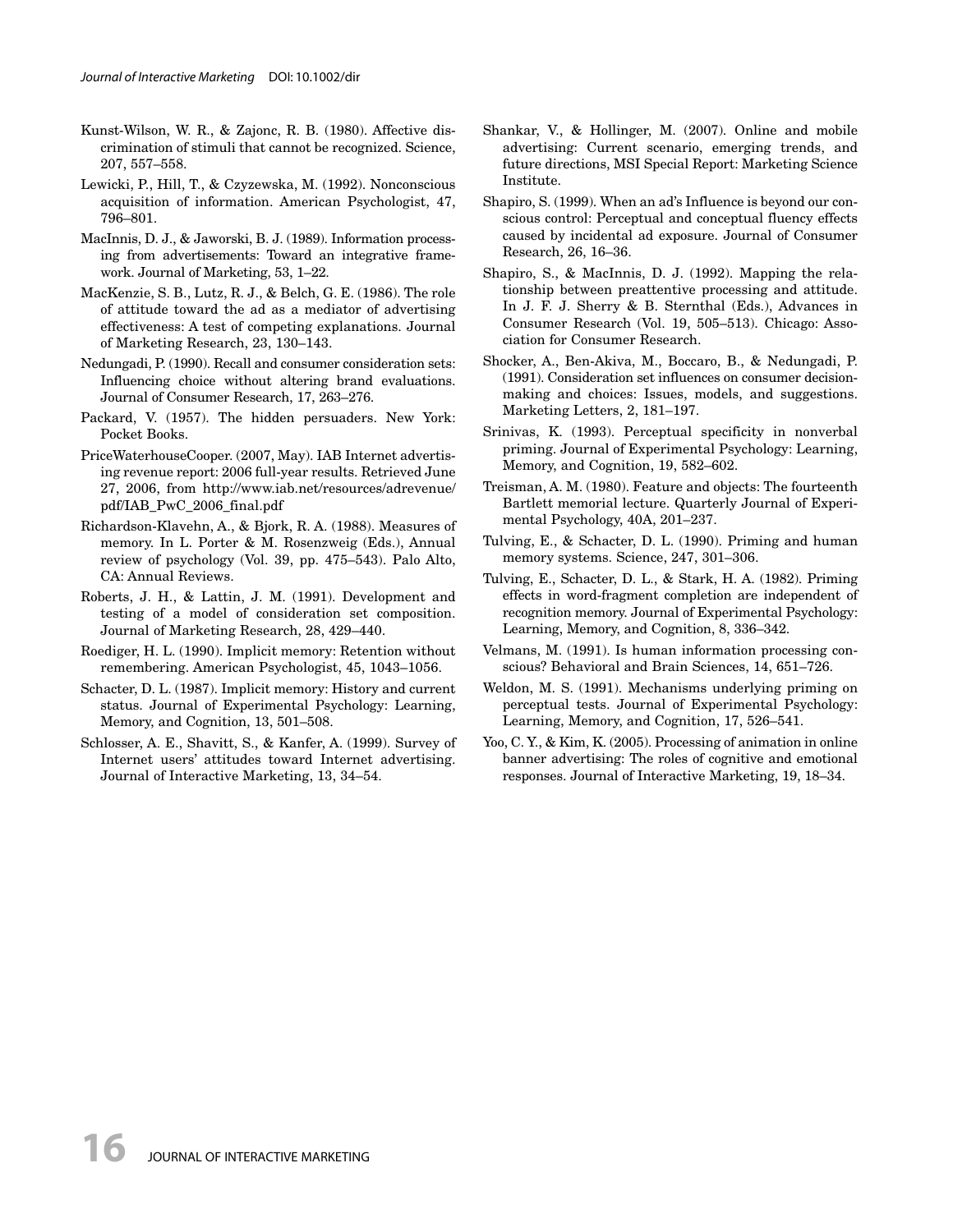# **APPENDIX**

#### 1. Target Banner Ad



#### 2. Filler Banner Ad



#### 3. An Example of Background Web Page